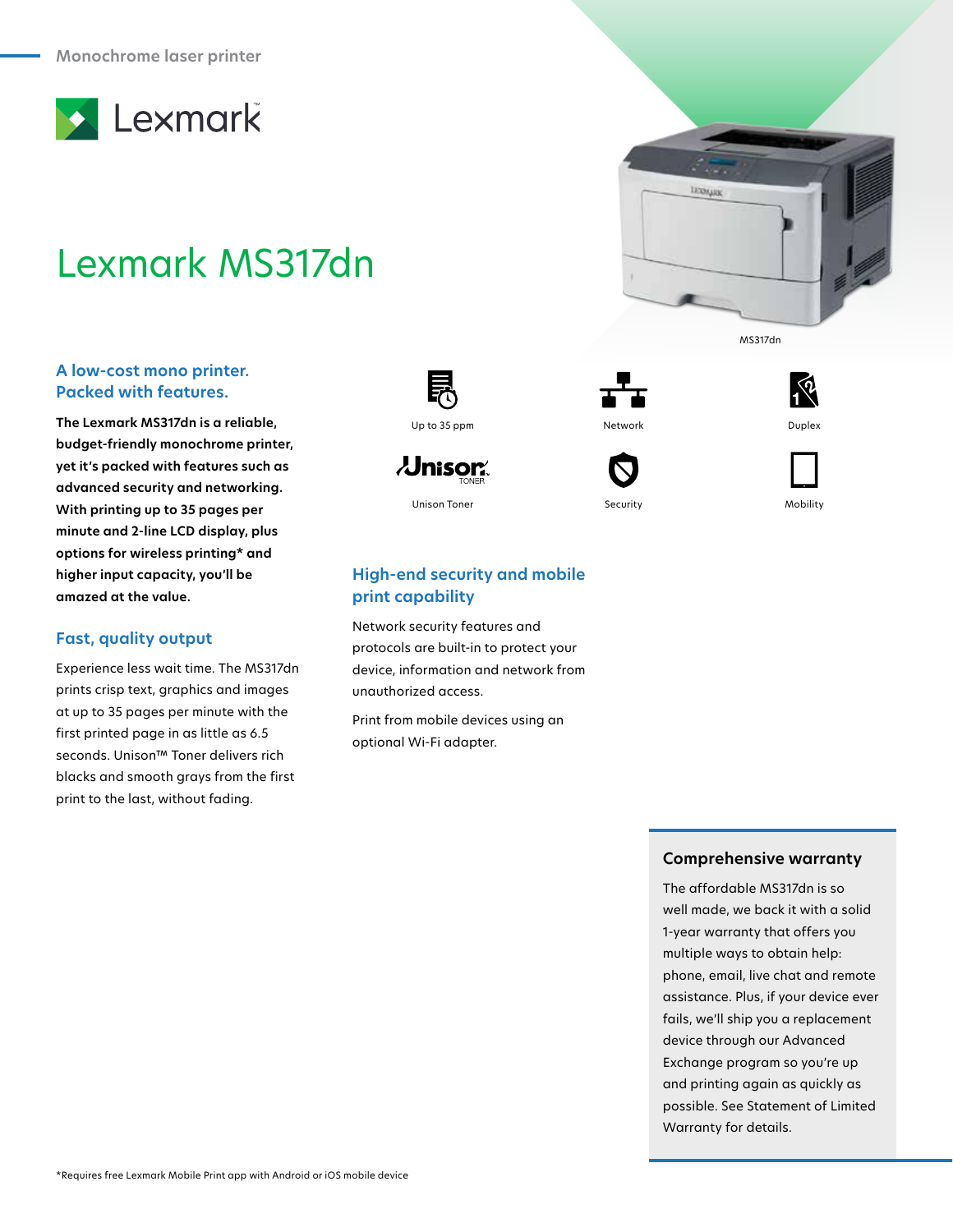

#### **Outstanding supplies value**

Lexmark's exclusive Unison Toner keeps your cost of printing low, with toner yields that provide great value at prices that are budget friendly. Cartridges yield up to 2,500 pages and they never require shaking, which minimizes interruptions and keeps your work moving. The Lexmark print system and Unison Toner enable consistent print quality throughout the life of the cartridge to prevent wasted prints.

#### **User-friendly**

The MS317dn is simple to install, easy to use and offers full compatibility with nearly every operating system and network, so you'll be up and running in minutes. It's built to last, so you'll easily be able to print up to 2,500 pages per month, thanks to our state-of-the-art paper handling technology. Add an extra tray to boost input capacity to 850 pages for fewer interruptions.

#### **Eco-friendly**

Built-in two-sided printing reduces paper use. The instant warm-up fuser saves energy and delivers the first color page as fast as 6.5 seconds. Select an energy-saving mode (Quiet, Hibernate or Eco) to automatically minimize noise and energy consumption.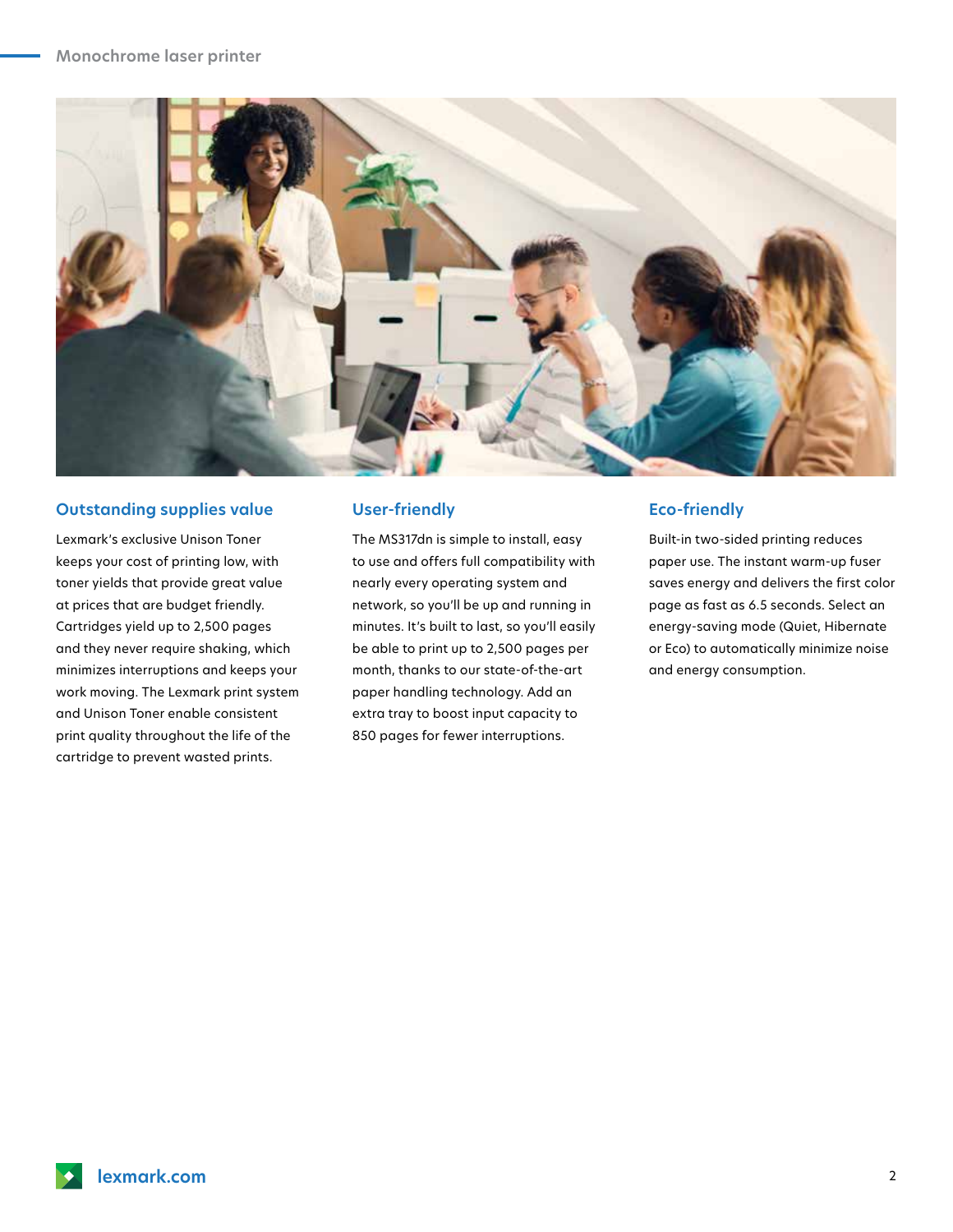| <b>Product specifications</b>                        | Lexmark MS317dn                                                                                                                                              |
|------------------------------------------------------|--------------------------------------------------------------------------------------------------------------------------------------------------------------|
| Printing                                             |                                                                                                                                                              |
| Display                                              | 2-line All Points Addressable (APA) monochrome LCD display                                                                                                   |
| Print Speed: Up to <sup>5</sup>                      | Black: 35 ppm                                                                                                                                                |
| Time to First Page: As fast as                       | Black: 6.5 seconds                                                                                                                                           |
| <b>Print Resolution</b>                              | Black: 600 x 600 dpi, 2400 Image Quality, 1200 x 1200 dpi, 1200 Image Quality                                                                                |
| Memory / Processor                                   | Standard: 128 MB / Maximum: 128 MB / Dual Core, 800 MHz                                                                                                      |
| <b>Hard Disk</b>                                     | Not Available                                                                                                                                                |
| Recommended Monthly Page Volume <sup>2</sup>         | 500 - 2500 pages                                                                                                                                             |
| Maximum Monthly Duty Cycle: Up to3                   | 50000 pages per month                                                                                                                                        |
| Supplies <sup>7</sup>                                |                                                                                                                                                              |
| Laser Cartridge Yields (up to) <sup>1</sup>          | 2,500-page Cartridge                                                                                                                                         |
| Imaging Unit Estimated Yield: Up to <sup>6</sup>     | 60000 pages, based on 3 average letter/A4-size pages per print job and $\sim$ 5% coverage                                                                    |
| Cartridge(s) Shipping with Product <sup>1</sup>      | 1,500-page Return Program Toner Cartridge                                                                                                                    |
| <b>Paper Handling</b>                                |                                                                                                                                                              |
| Included Paper Handling                              | Integrated Duplex, 150-Sheet Output Bin, 50-Sheet Multipurpose Feeder, 250-Sheet Input                                                                       |
| <b>Optional Paper Handling</b>                       | 550-Sheet Lockable Tray, 550-Sheet Tray, 250-Sheet Tray                                                                                                      |
| Paper Input Capacity: Up to                          | Standard: 300 pages 20 lb or 75 gsm bond / Maximum: 850 pages 20 lb or 75 gsm bond                                                                           |
| Paper Output Capacity: Up to                         | Standard: 150 pages 20 lb or 75 gsm bond / Maximum: 150 pages 20 lb or 75 gsm bond                                                                           |
| Media Types Supported                                | Refer to the Card Stock & Label Guide., Transparencies, Plain Paper, Paper Labels, Envelopes, Card Stock                                                     |
| Media Sizes Supported                                | A6, Oficio, Universal, Statement, Letter, Legal, JIS-B5, Folio, Executive, DL Envelope, A5, A4, 9 Envelope, 7 3/4 Envelope, 10<br>Envelope                   |
| <b>General Information</b> <sup>4</sup>              |                                                                                                                                                              |
| <b>Standard Ports</b>                                | Ethernet 10/100BaseTX (RJ-45), also works with 1000Base-T, USB 2.0 Specification Hi-Speed Certified (Type B), Centronics<br>IEEE 1284 Bidirectional Parallel |
| <b>Optional Network Ports</b>                        | MarkNet N8352 802.11b/g/n Wireless, External MarkNet N7020e Gigabit Ethernet                                                                                 |
| Noise Level: Operating                               | Print: 53 dBA                                                                                                                                                |
| <b>Specified Operating Environment</b>               | Altitude: 0 - 2896 Meters (9,500 Feet), Humidity: 8 to 80% Relative Humidity, Temperature: 16 to 32°C (60 to 90°F)                                           |
| Limited Warranty - See Statement of Limited Warranty | 1-Year Exchange, Return-to-Base Service                                                                                                                      |
| Size (in. - H x W x D) / Weight (lb.)                | 10.3 x 15.7 x 15.0 in. / 30.9 lb.                                                                                                                            |

'Average standard page yield value declared in accordance with ISO/IEC 19752. <sup>2</sup>"Recommended Monthly Page Volume" is a range of pages that helps customers evaluate<br>Lexmark's product offerings based on the average number o